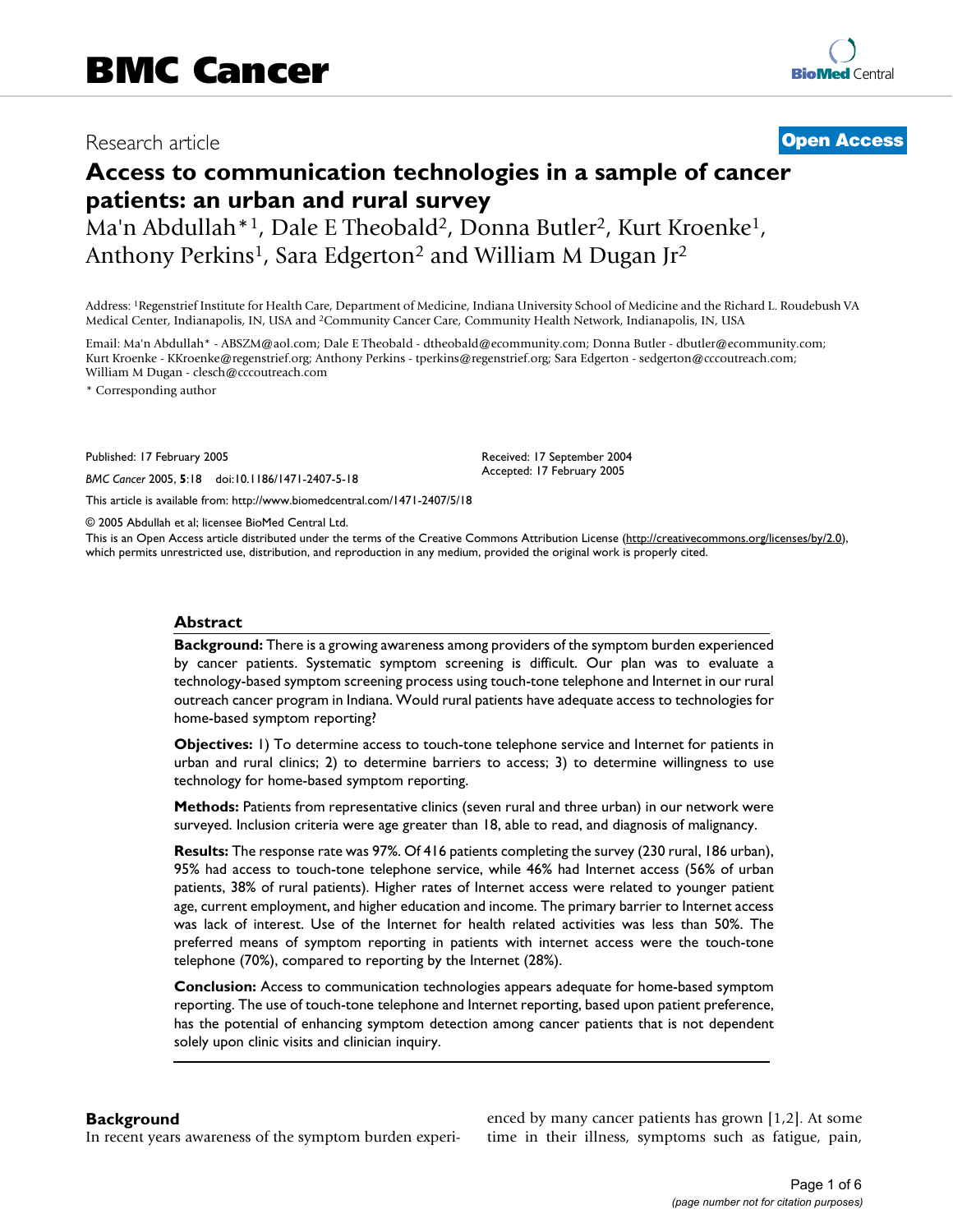nausea, depression, and hopelessness are very likely to occur. These symptoms can be disabling and they can even limit treatment. There is a growing body of literature demonstrating that interventions for these troubling symptoms are effective [3,4]. These interventions can improve the patient's quality of life by enabling the patient to function better at home and at work.

While there is awareness among providers of symptom distress experienced by patients and there are effective symptom interventions, the problem in the day-to-day care of cancer patients is symptom identification [5]. At a recent meeting convened by the National Institute of Health, it was concluded that little is known about the actual frequency and validity of symptom screening for common cancer and cancer treatment related symptoms. In the summary statement there was expert consensus about the need for routine screening for symptoms from the point of diagnosis. Assessments should be repeated during the course of treatment. Symptom data should be integrated into routine care of cancer patients.

Community Cancer Care (CCC) is an organization with home offices in Indianapolis, Indiana, that provides professional services and program development services to 23 hospitals throughout the state of Indiana. Professional oncology services are provided by 18 medical oncologistshematologists who are employed by CCC or serve under contract. One psychiatrist, an advanced-practice nurse, and a certified nurse are dedicated to quality-of-life efforts. Each year, an average of 2500 new patients are seen in the network of clinics. At any given time, approximately 16,000 patients are receiving care in the CCC network. While the CCC has clinics in metropolitan Indianapolis, rural outreach and program development in rural hospitals have been a major focus of CCC since its inception in 1983. Twenty-one clinics are located in Indiana towns with populations less that 16,000. Twenty counties served by CCC have populations less than 45,000.

Using paper and pencil scales we unsuccessfully tried to install a symptom screening process into the daily clinic workflow. The clinic process was slowed. Some patients could not complete the instruments. Patients' report of their symptoms could not be analyzed quickly and placed on the chart for the provider to use. Symptom screening was limited to the day of the clinic visit. We could not easily evaluate a patient's status between office visits. Trends in symptom occurrence were difficult to identify. With pencil and paper instruments it was a laborious and expensive process to establish a database for our patients' symptom reports, a necessary step in program evaluation. Because of these limitations, our goal is to develop a technology solution to gather, analyze, and present symptom reports to physicians and nurses. Several feasible options for reporting symptoms would include either a touchtone telephone or an Internet connected computer. Because of well-documented differences between access to the telephone service and the Internet [7], we conducted a survey in urban and rural oncology clinics to determine how many of our network patients had access to the required communication technology. For patients who had access to the Internet we were interested in identifying predictors of access as well as patients' willingness to use the Internet for symptom reporting and other cancerrelated reasons.

# **Methods**

## *Procedures*

The study design and survey instrument were reviewed and approved by the Institutional Review Board of Community Medical Research Institute in Indianapolis.

A convenience sample of cancer patients was gathered from the clinic network of CCC. Three urban clinics and seven rural clinics were conveniently selected for data collection. All of these sites had concentrated, busy clinic days during which patients could be recruited. Clinics were designated "urban" or "rural" based on their zip code being categorized urban or rural by the U.S. Department of Health and Human Services, Office of Rural Health Policy [6].

Staff members at clinic sites were instructed to offer the survey instrument to all patients attending clinic during selected weeks of March and April 2003. All patients were volunteers. All patients had to be at least 18 years of age, be able to read, and have a diagnosis of malignancy (either solid tumor or blood). The number of patients who refused to complete the survey was recorded.

#### *The survey instrument*

The survey instrument included nine items about demographics and access to touch tone telephone service and the Internet. If patients indicated they did not have access to the Internet the survey instrument directed them to questions about reasons they did not have access. If patients indicated they did have access to the Internet, the survey instrument directed them to seven additional questions about how they use or might use the Internet.

#### *Statistical analysis*

We used two-sample t-tests to test for mean differences and chi-square tests to test for differences in proportions of demographic characteristics across clinic setting and access to the Internet. Logistic regression models were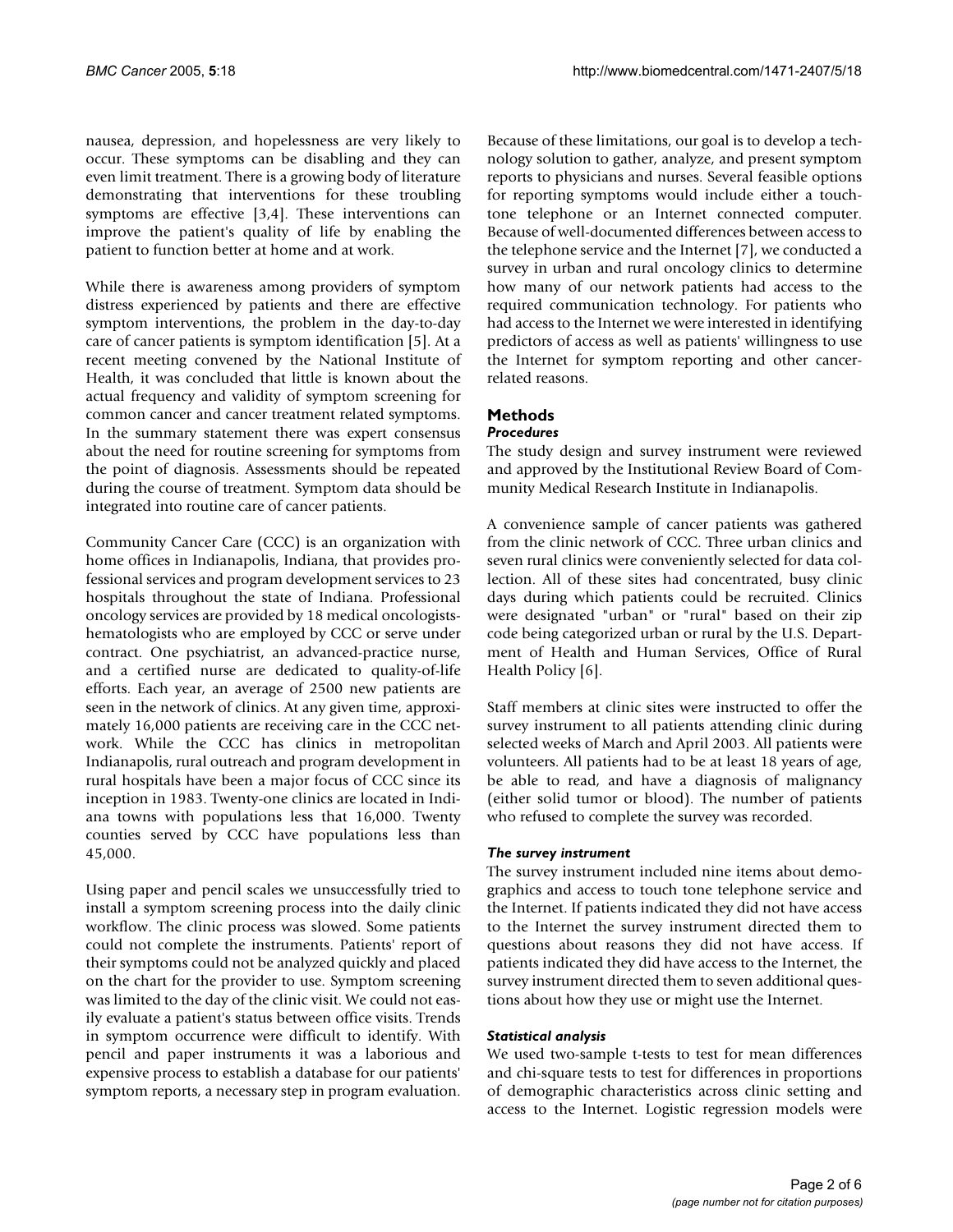|                                 | Total Sample (n = 416) | Urban ( $n = 186$ ) | Rural ( $n = 230$ ) | P-value |
|---------------------------------|------------------------|---------------------|---------------------|---------|
| Mean Age                        | 62.7                   | 60.7                | 64.3                | 0.013   |
| Gender                          |                        |                     |                     | 0.924   |
| % Female                        | 56.7                   | 57.0                | 56.5                |         |
| % Male                          | 43.3                   | 43                  | 43.5                |         |
| Ethnicity                       |                        |                     |                     | < 0.001 |
| % Caucasian                     | 88.6                   | 76.2                | 98.7                |         |
| % Non-Caucasian                 | 11.4                   | 23.8                | 1.3                 |         |
| Employment                      |                        |                     |                     | 0.154   |
| % Currently employed            | 29.1                   | 32.6                | 26.2                |         |
| % Unemployed                    | 70.9                   | 67.4                | 73.8                |         |
| Annual Income                   |                        |                     |                     | 0.155   |
| % < 20 K                        | 31.3                   | 27.3                | 35.1                |         |
| $% 20 - 50 K$                   | 42.5                   | 42.2                | 42.7                |         |
| % > 50 K                        | 26.2                   | 30.4                | 22.2                |         |
| Education                       |                        |                     |                     | < 0.001 |
| % 8 <sup>th</sup> grade or less | 6.3                    | 4.3                 | 7.8                 |         |
| % Some high school              | 14.5                   | 11.9                | 16.5                |         |
| % High school or GED            | 41.5                   | 32.4                | 48.7                |         |
| % Any college                   | 37.8                   | 51.4                | 27.0                |         |

#### <span id="page-2-0"></span>**Table 1: Patient characteristics by urban vs. rural setting**

used to evaluate access to the Internet as a function of clinic setting adjusting for demographic characteristics.

#### **Results**

Four hundred and sixteen patients completed the survey (230 rural, 186 urban). The response rate was 97%. Thirteen patients refused to complete the survey stating they were too ill or too tired. Table [1](#page-2-0) summarizes characteristics of the sample, comparing patients in urban vs. rural settings. Patients in the rural sample were significantly older, had lower education levels, and were more likely to be Caucasian than patients in the urban sample. Touchtone telephone service was available to most (95%) respondents, while 46% (95% [CI] 0.41–0.51), had access to the Internet. Compared to urban patients, those in rural settings had comparable telephone access but were less likely to have Internet access  $(38\% \text{ vs. } 56\%, \text{ p} < .001)$ . Most patients (> 80%) reported accessing e-mail and Internet from home. As shown in Table [2,](#page-3-0) patients with Internet access were significantly younger and had higher education and income levels than patients without Internet access. Additionally, patients with Internet access were more likely to be currently employed and from an urban clinic. Table [3](#page-4-0) summarizes the results of a logistic regression model for Internet access. Higher income and current employment increased the likelihood of having Internet access while older age and less education decreased the likelihood.

Two-thirds (67%) of people cited lack of interest for not having Internet access. Other common reasons were unfamiliarity with the Internet (21%), cost (20%), and hesitation to use a computer (13%). There were no significant differences between the urban and rural patients regarding why they did not access the Internet.

Fifty percent of patients with Internet access reported using it for health care purposes in both rural and urban clinics, and nearly 60% reported having used the Internet to seek information about their cancer. Among the 169 patients with Internet access who indicated their preferred method(s) for symptom reporting, the telephone was identified as the most popular method (70.4% of respondents) followed by Internet-based symptom reporting (28%) and touch-screen computer in the clinic waiting room (15%). Compared to urban patients, rural patients were somewhat more likely to prefer telephone symptom reporting (79% vs. 63%,  $P = .02$ ) and less likely to prefer Internet bases reporting  $(20\% \text{ vs. } 35\%, \text{ P = .02}).$ 

Finally, 137 respondents indicated the different ways they might use the Internet for their health care. Requesting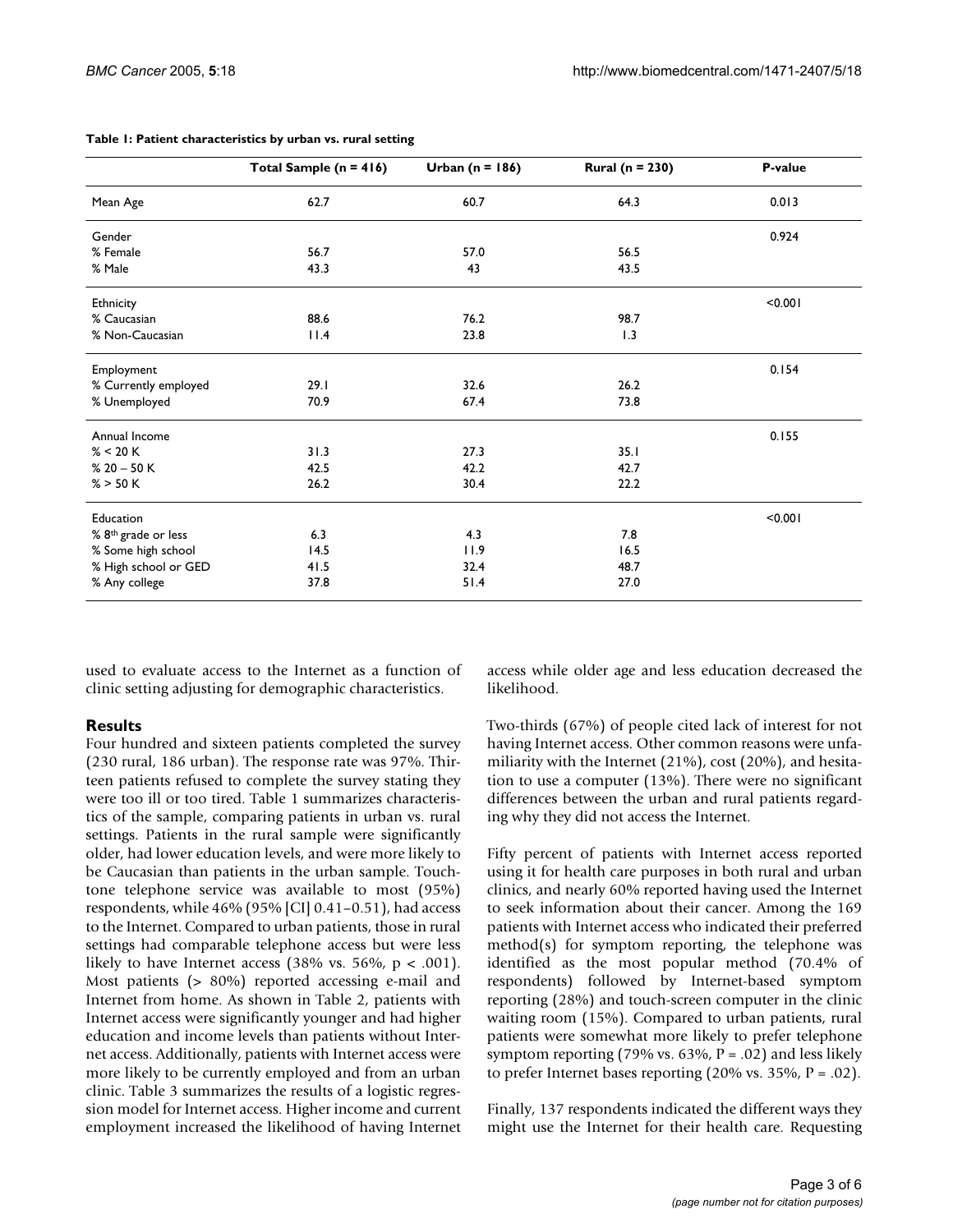| <b>Patient Characteristic</b>     | No Email / Internet $(n = 219)$ | Email / Internet $(n = 191)$ | P-value |
|-----------------------------------|---------------------------------|------------------------------|---------|
| Mean Age                          | 69.1                            | 55.3                         | 0.013   |
| Gender                            |                                 |                              | 0.351   |
| % Female                          | 59.0                            | 54.5                         |         |
| % Male                            | 41                              | 45.5                         |         |
| Ethnicity                         |                                 |                              | 0.150   |
| % Caucasian                       | 91.6                            | 87.2                         |         |
| %Non-Caucasian                    | 8.4                             | 12.8                         |         |
| Employment                        |                                 |                              | < 0.001 |
| % Currently employed              | 10.5                            | 50.8                         |         |
| % Unemployed                      | 89.5                            | 49.2                         |         |
| Setting                           |                                 |                              | < 0.001 |
| % Urban                           | 36.5                            | 53.9                         |         |
| % Rural                           | 63.5                            | 46.1                         |         |
| Annual Income                     |                                 |                              | < 0.001 |
| % < 20 K                          | 52.4                            | 9.8                          |         |
| $% 20 - 50 K$                     | 38.0                            | 47.0                         |         |
| % > 50 K                          | 9.6                             | 43.3                         |         |
| Education                         |                                 |                              | < 0.001 |
| $%$ 8 <sup>th</sup> grade or less | 10.4                            | 1.1                          |         |
| % Some high school                | 20.8                            | 6.8                          |         |
| % High school or GED              | 49.3                            | 33.0                         |         |
| % Any college                     | 19.5                            | 59.2                         |         |

<span id="page-3-0"></span>**Table 2: Comparison of patient characteristics by E-mail / Internet access**

information from a physician or nurse was the most frequently cited potential use (77% of respondents). Other reasons included, submitting information about their own condition (59%), identifying and managing symptoms (54%), scheduling appointments (52%), and obtaining prescriptions (50%).

# **Discussion**

The high rate (95%) of access to touch-tone telephone service among cancer patients in our network is comparable to data from other government surveys [7,8]. Internet access in both our urban sample (56%) and our rural sample (38%) are below general population estimates for the United States [9], but equal to the data generated for Indiana in a 2000 survey [7]. In a more recent survey, 63% of Indiana residents reported access to the Internet [10]. While the proportion reporting access in our sample was less, this may in part be due to the over-sampling of rural subjects as well as certain demographic characteristics. Age, education level, income, and employment status were major variables influencing Internet access. While fewer individuals in rural seetings reported having internet access, the rural-urban differences were no longer significant when adjusting for age, educational level, annual income and employment status. Thus rural-urban differences may be due to socio-demographic factors more than to a higher presence of technology barriers in rural settings.

Barriers to Internet use identified by patients and limited use of the Internet offer opportunities for better patient communication and education. Over half of the patients without Internet access reported they were not interested. Perhaps waiting room computers with links to cancerrelated web sites with good educational and problemsolving content could spur interest. Educational programs for our cancer patients about the Internet and its use may also be helpful. Cost of Internet services did not seem to be a significant factor.

These data suggest that a very significant proportion of cancer patients (more that half of those with Internet access) were willing to use this modality to communicate with their cancer clinic for multiple tasks. While email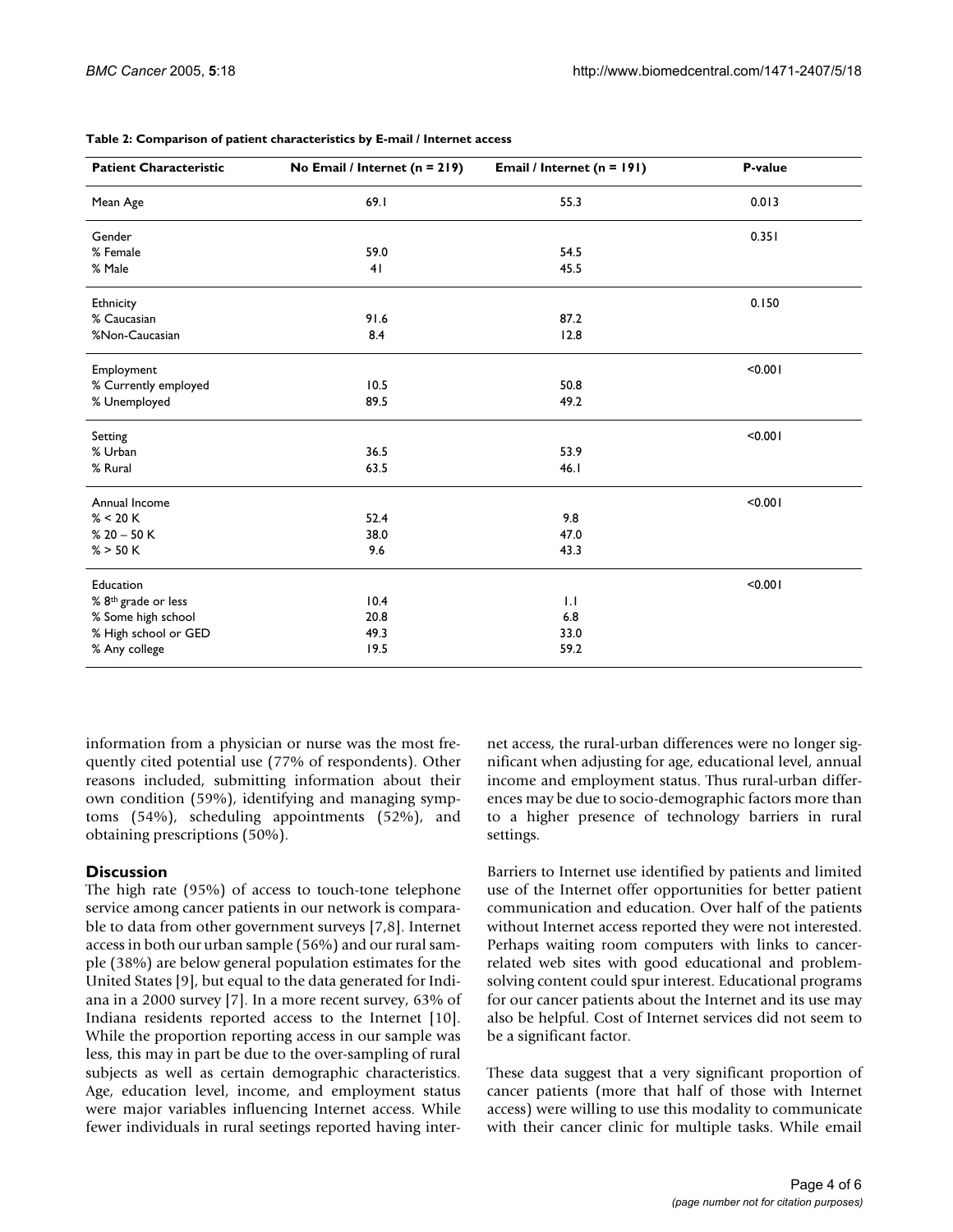| <b>Patient Characteristic</b> | <b>Odds Ratio</b> | 95% CI        |
|-------------------------------|-------------------|---------------|
| Rural                         | 0.64              | (0.35, 1.19)  |
| Age                           | 0.95              | (0.93, 0.97)  |
| Female                        | 0.65              | (0.37, 1.17)  |
| Caucasian                     | 1.70              | (0.65, 4.40)  |
| Currently employed            | 2.19              | (1.06, 4.53)  |
| Annual Income                 |                   |               |
| < 20 K                        | 1.00              |               |
| $20 - 50 K$                   | 4.54              | (2.15, 9.61)  |
| > 50 K                        | 5.98              | (2.43, 14.75) |
| Education                     |                   |               |
| 8 <sup>th</sup> grade or less | 0.17              | (0.02, 1.52)  |
| Some high school              | 0.21              | (0.07, 0.59)  |
| High school or GED            | 0.46              | (0.25, 0.87)  |
| Any college                   | 1.00              |               |

#### <span id="page-4-0"></span>**Table 3: Logistic regression results for E-mail / Internet access1**

1 All other variables significant at the univariate level were included in the model and found not to be significant

may offer a convenient means of communication with a physician's office, there are many barriers to its use. Eysenbach has written a thorough review of the potential problems of liability and time pressures [11]. While Katz and his colleagues found no time-savings when email was used as a communication tool, it may well be that it could be an effective tool in some rural settings [12]. Other researchers have also suggested that patient satisfaction and participation in their health care can be increased by use of the Internet by patients [13].

The findings of this survey must be interpreted with caution. While very few patients refused to complete the survey, the patient sample is a convenience sample not a total sample and not a random sample of our patients. With only 46% of our sample (191 patients) having access to the Internet, generalization should be cautious pending replication in a larger sample. The survey instrument did not include questions about readiness to use a touch tone phone for completing a symptom questionnaire by patients, and this is a limitation to the study.

#### **Conclusion**

Our findings suggest that either touch-tone telephone or Internet-based computer methods might be used to collect home-based symptom ratings for cancer patients in both urban and rural centers. While access to technologies

is adequate, acceptance and usability of such a system remains to be demonstrated. Patient preference for a telephone-based or Internet-based system can be definitively ascertained only after patients use both systems. With lack of interest being the most common barrier to Internet access, education and "get acquainted" programs for patients who do not have Internet access may be warranted. Alternatively, since many patients prefer touch tone telephone for symptom reporting, the use of IVR (Interactive Voice Recording) technology provides another way for symptom reporting, coupled with centralized nurse care management of cancer-related symptoms. Indeed, we are proceeding to test this in a study in which cancer patients will have an option of home-based symptom monitoring by either IVR or the internet coupled with centralized nurse care management of cancer-related symptoms. Patient resource centers with Internet access in outpatient clinics may be another mechanism to consider.

#### **Competing interests**

The author(s) declare that they have no competing interests.